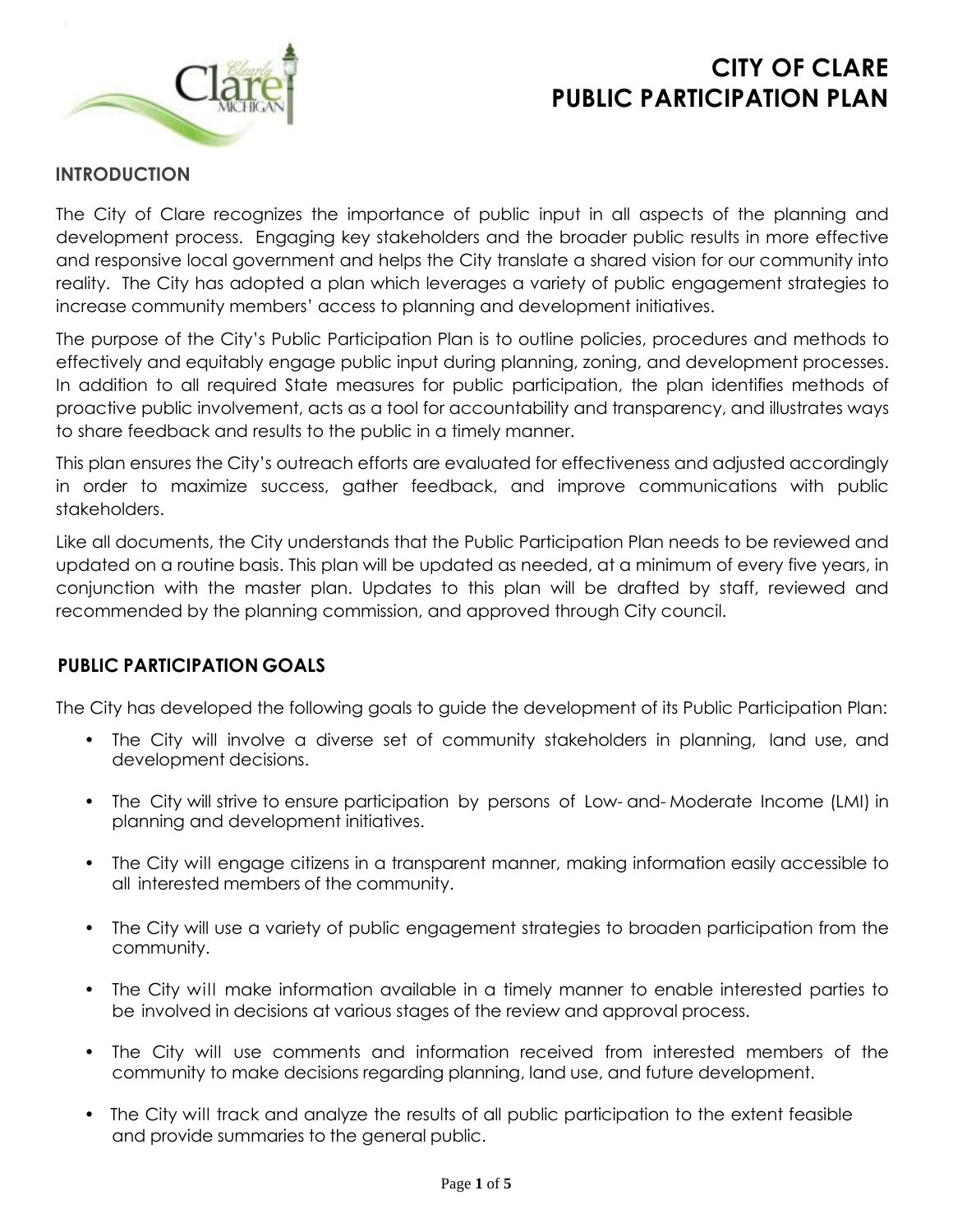## **KEY STAKEHOLDERS**

Clare's diversity makes it a vibrant community and is an asset to planning and development activities. Drawing upon the wealth of expertise and viewpoints will strengthen the City's planning and development efforts. In addition, planning and development projects have the capacity to affect a wide array of community members and stakeholders, and public engagement efforts should be made to better understand how projects will impact different segments of the community. The figure below provides a preliminary, but non-comprehensive list of possible stakeholders to include when developing an engagement strategy.



- Neighboring Jurisdictions Taxing Jurisdictions
- -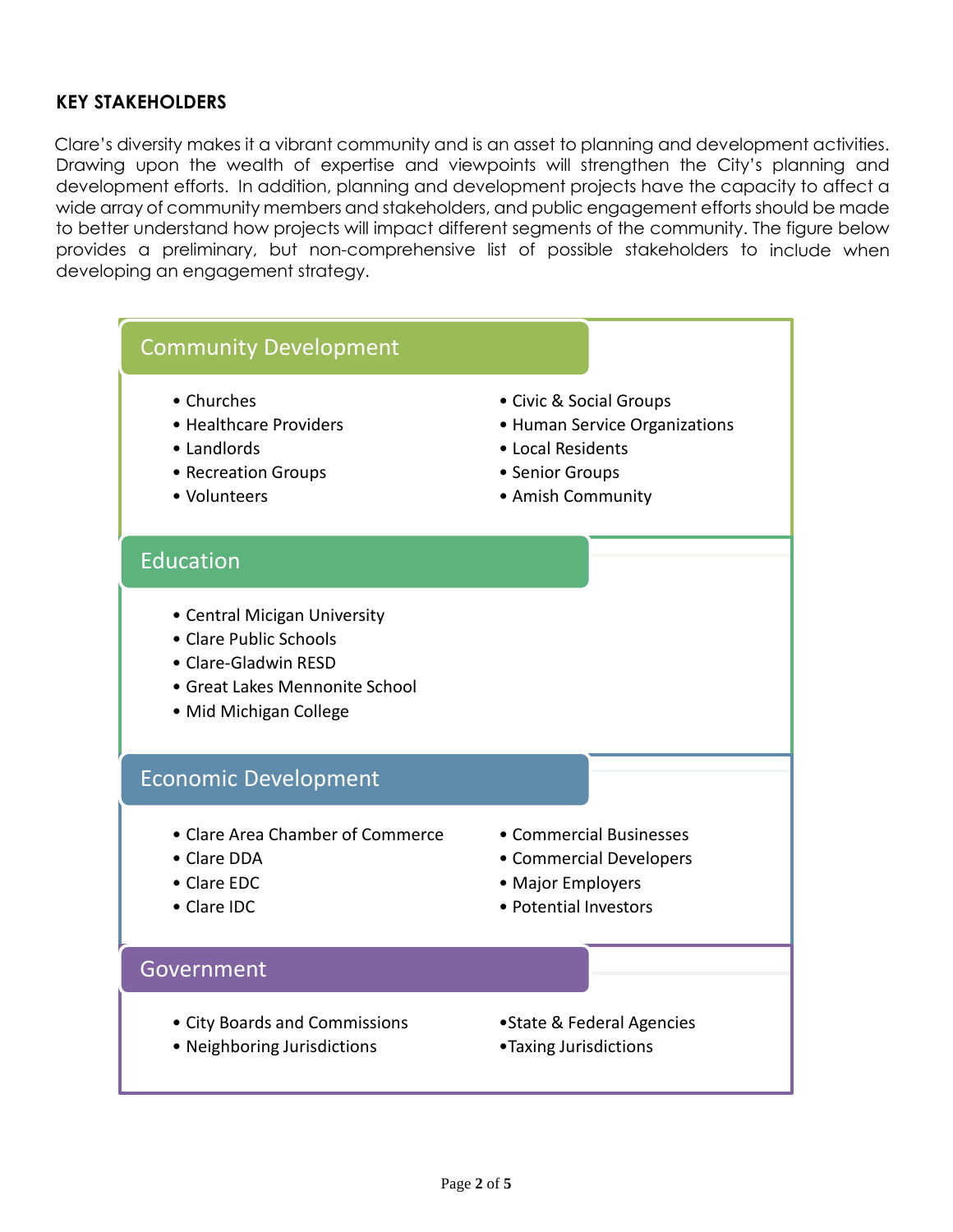## **STATE AND LOCAL REGULATIONS**

The City of Clare is subject to a number of State and local regulations pertaining to public participation. City Council, Planning Commission, and committees follow the guidelines contained within the following acts:

- City of Clare Charter
- City of Clare Code of Ordinances
- Michigan Open Meetings Act (PA 267 of 1976, as amended)
- Michigan Planning Enabling Act (PA 33 of 2008, as amended)
- Michigan Zoning Enabling Act (PA 110 of 2006, as amended)
- Home Rule City Act (PA 279 of 1909, as amended)
- Brownfield Redevelopment Financing Act (PA 381 of 1996, as amended)
- Downtown Development Authority Act (PA 197 of 1975, as amended)
- Local Development Finance Authority (LDFA), Public Act 281 of 1986
- Plant Rehabilitation and Industrial Development Districts Act (PA 198 of 1974, as amended)
- Recodified Tax Increment Financing Act (PA 57 of 2018, as amended)
- Other applicable local, state, and federal regulations

### **REVIEW BODIES**

The public has an opportunity to provide feedback at City Council, Planning Commission, Board of Appeals, and Downtown Development Meetings. All meetings are open to the public and public hearings are held at such meetings. Public comment is offered at each of these meetings and interested parties who provide comments or questions to any of these public bodies are recorded in the meeting minutes. Approved minutes of public meetings are maintained by the City Clerk and are made available to the public online a[t www.cityofclare.g](http://www.cityofclare./)ov or at Clare City Hall.

#### **PLANNING COMMISSION**

The Planning Commission is responsible for the preparation and adoption of the City Master Plan that guides the physical development of the City. In preparing a new master plan or master plan update, the City shall, at a minimum, follow the public notification provisions of the Michigan Planning Enabling Act, PA 33 of 2008. In preparing a new zoning ordinance or any amendment to the zoning ordinance, the City shall, at a minimum, follow the public notification provisions of the Michigan Zoning Enabling Act, PA 110 of 2006. The planning commission is also the primary advisory commission to the City Council on development related applications including zoning ordinance amendments, capital improvement plans, and other related land use proposals.

The planning commission follows requirements of the Zoning Enabling Act, PA 110 of 2006 for public hearings. Such notice is provided at least 15 days in advance of the public hearing to the applicant, the property owner, or all property owners within 300 feet of an affected property and by publication in the local newspaper. The applicant and the City Council receive written notification of the Planning Commission's recommendation.

### **CITY COMMISSION**

The city council is composed of five members. All council positions are at-large and are voted in by the citizens of Clare. For many processes (excluding site plan, special use, and variances) the city Council is the final approving body.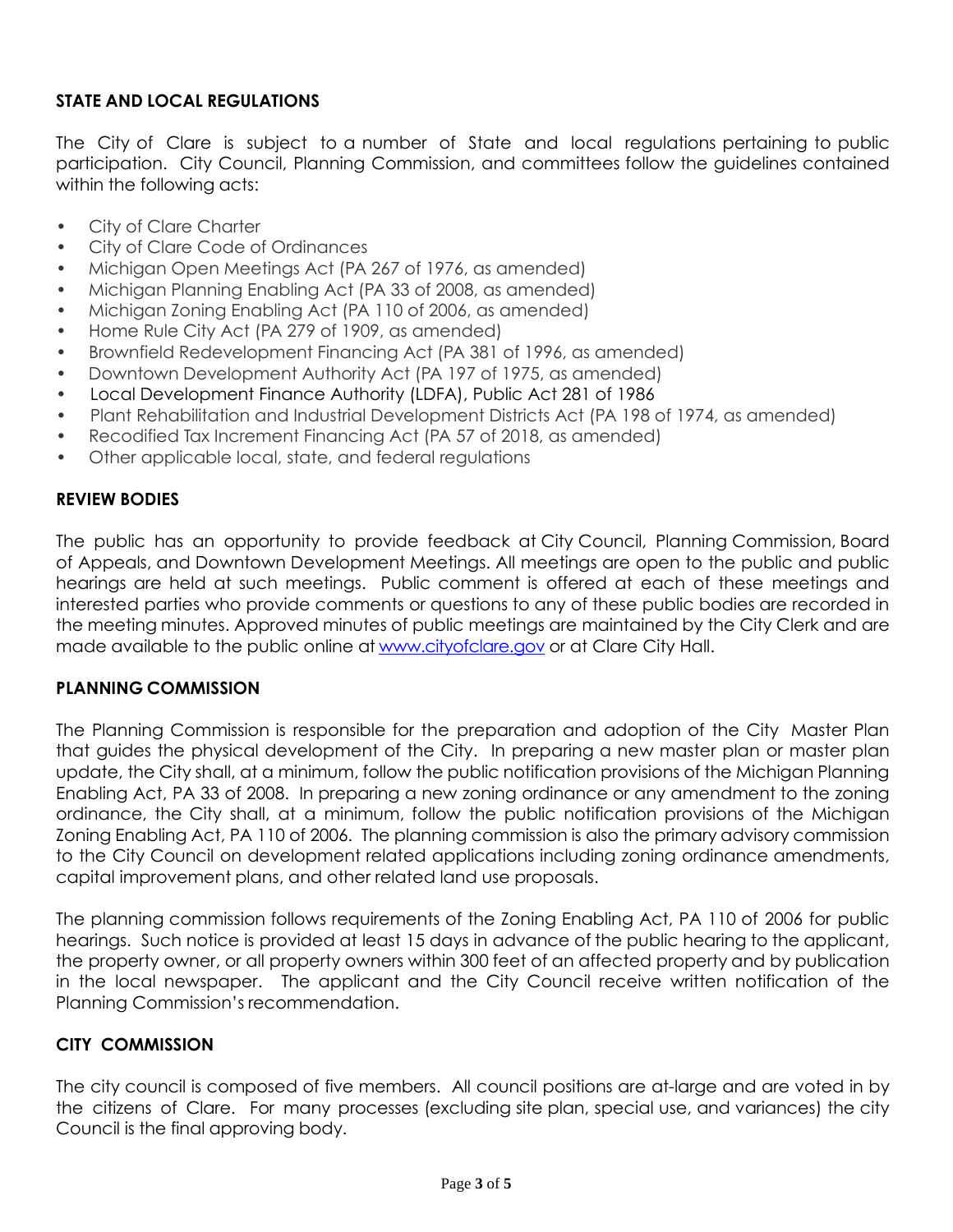A City Council meeting is the process of making and amending laws, developing policy and making decisions. The Council follows a regular order of business in the conduct of its meetings. The agenda is prepared in advance and subjects on it usually have been investigated by the city manager or a department head, so that the council can have all available facts. Copies of the agenda are available on the city website, at the public meeting, or by requesting a copy from the clerk.

Business presented to the Council is disposed of by one or more of the following methods:

**Communications**: A motion is ordinarily used to indicate majority approval of a procedural action.

**Public Hearing**: This gives the public audience an opportunity to make comments upon a particular subject that the council is considering.

**Resolution**: A resolution may be passed to approve contracts, to express the policy of the council, or to direct certain types of administration action. It requires only one reading before council action may be voted upon by a roll call or voice vote.

**Ordinances:** An ordinance is a "legislative act" and requires two readings at separate council meetings, after which a vote is taken. An ordinance becomes a law: 1) immediately upon passage if it is determined to be an emergency to public health, safety, or welfare; 2) on the effective date specified in the ordinance, or 30 days following adoption of the ordinance, whichever is later.

## **DEVELOPMENT REVIEW OR PROJECTS WITH BROAD COMMUNITY INTEREST**

The City will follow the provisions of the local and State regulations to review development projects related to planning and zoning applications, permits, and business assistance. This applies to the review process for site plans and conditional use permits, rezoning and variance request applications or downtown redevelopment assistance and industrial facilities exemptions. In such circumstances, the City Council and its boards and commissions will hold public hearings, noticed in accordance with State legislation, and allow for public comment on the proposed development project during its regular meetings. If development applications will involve matters of broad community interest or result in a need for heightened public involvement, the City may decide to engage the public through more intensive means. Such means will be tailored to each project based on interest and City capacity. Methods could include additional community meetings, focus groups, workshops, or other proactive engagement activities. The City will work with community leaders and the developer to determine the best mix of additional outreach.

The City will track the effectiveness of outreach by:

- Asking stakeholders how they heard about the meeting or activity they are attending. (Word of mouth/newspaper notice/mailing sent to their home.) or
- Following up with a brief survey with stakeholders who attend major events such as a master plan community workshop. This could be done at the end of the event or with an online survey.

### **METHODS OF COMMUNICATION**

The City recognizes that to properly utilize public input, it is necessary at times to communicate the results of these efforts back to the public. These efforts increase transparency and allow the City to gain a clearer understanding of public opinion. The City will utilize avenues of communications to present and make information easily available to the public. The City uses the following methods of communication however, this is not an all-inclusive list: